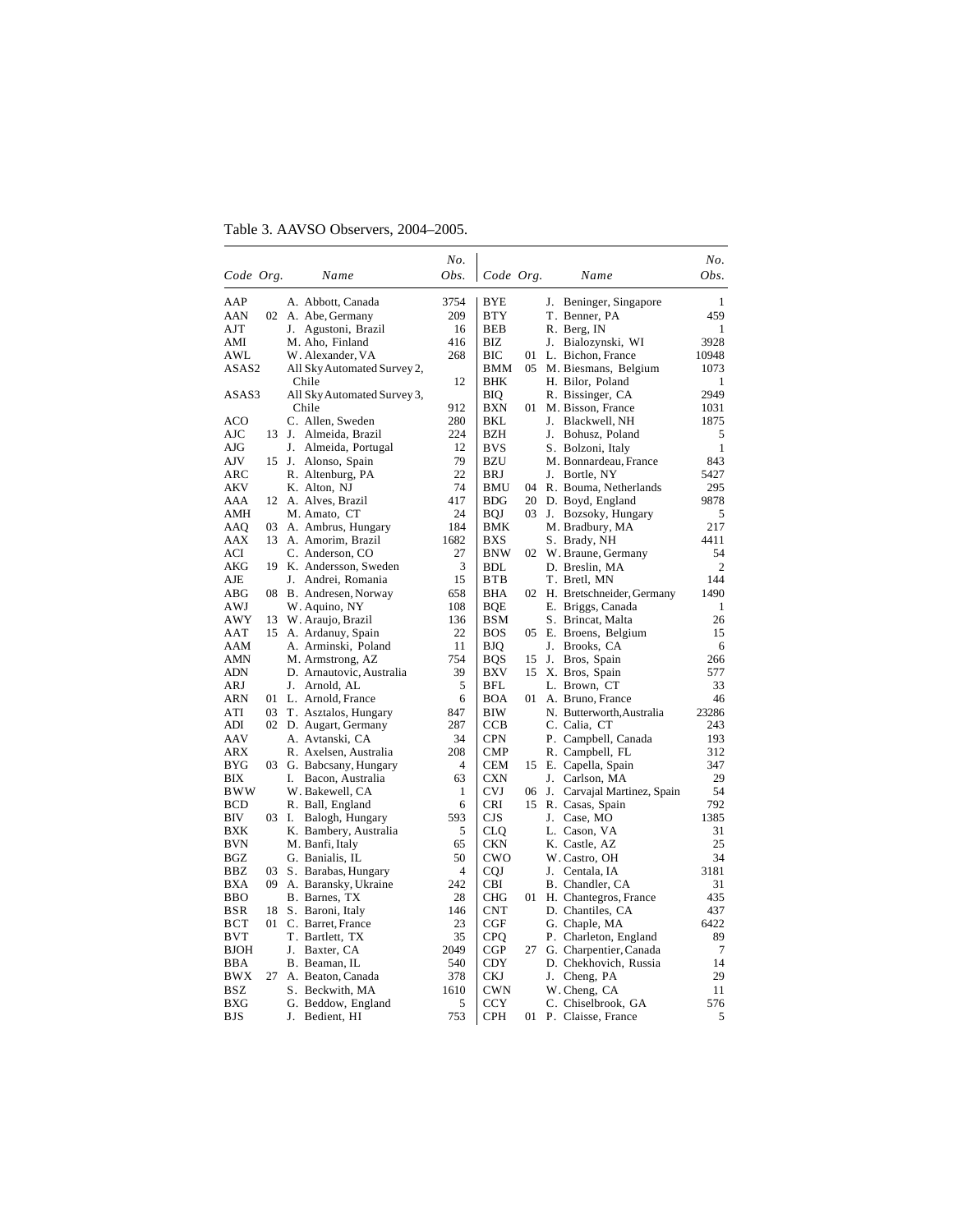Table 3. AAVSO Observers, 2004–2005, cont.

|                            |    |                                      | No.            |                   |    |                                       | No.            |
|----------------------------|----|--------------------------------------|----------------|-------------------|----|---------------------------------------|----------------|
| Code Org.                  |    | Name                                 | Obs.           | Code Org.         |    | Name                                  | Obs.           |
| CLK                        |    | W. Clark, MO                         | 126            | <b>DPA</b>        | 05 | A. Diepvens, Belgium                  | 1369           |
| CWP                        |    | W. Clarke, CA                        | 23             | <b>DSV</b>        |    | S. Diesso, WI                         | 38             |
| CPY                        |    | P. Clayton, England                  | 42             | <b>DRG</b>        |    | R. Diethelm, Switzerland              | 681            |
| CGY                        |    | T. Climent Garcia, Spain             | 33             | DAP               | 07 | A. Diez Gago, Spain                   | 1              |
| <b>CPS</b>                 |    | 05 P. Cloesen, Belgium               | 322            | DLA               |    | A. Dill, KS                           | 194            |
| <b>CRX</b>                 |    | R. Cnota, Poland                     | 167            | DIL               |    | W. Dillon, TX                         | 104            |
| CKH                        | 05 | H. Coeckelberghs, Belgium            | 57             | DRL               |    | S. Dirocco, OH                        | 58             |
| $_{\rm{CCT}}$              | 13 | C. Colesanti, Brazil                 | 1388           | <b>DVO</b>        | 03 | V. Dobos, Hungary                     | $\mathbf{1}$   |
| CЛ                         |    | 15 J. Coloma, Spain                  | 1292           | <b>GDB</b>        |    | 03 G. Domeny, Hungary                 | 37             |
| CME                        |    | 18 E. Colombo, Italy                 | 405            | <b>DLX</b>        |    | 03 L. Dorogi, Hungary                 | $\overline{4}$ |
| CMG                        |    | 04 G. Comello, Netherlands           | 6170           | <b>DXA</b>        |    | A. Douvris, Greece                    | 46             |
| <b>CPO</b>                 |    | P. Conde, Australia                  | 129            | DRI               |    | R. Doxtater, AL                       | 6              |
| CXA                        |    | A. Cook, CA                          | 2              | DMO               | 01 | M. Dumont, France                     | 748            |
| $_{\rm COO}$               |    | L. Cook, CA                          | 10065          | <b>CLW</b>        |    | D. Durig, TN                          | 3              |
| СK                         |    | S. Cook, NM                          | 5857           | <b>DRZ</b>        |    | R. Durkee, MN                         | 1505           |
| <b>CWT</b>                 |    | W. Cooney, LA                        | 22             | DAO               |    | A. Dutton, Australia                  | 144            |
| <b>COM</b>                 |    | 10 T. Cooper, South Africa           | 459            | <b>DKS</b>        |    | S. Dvorak, FL                         | 18718          |
| <b>CPI</b>                 |    | P. Corelli, Italy                    | $\overline{4}$ | DGP               |    | G. Dyck, MA                           | 2230           |
| CGI                        |    | G. Corfini, Italy                    | $\mathbf{1}$   | DBZ               |    | B. Dzikowski, Poland                  | 25             |
| CUA                        |    | A. Corlan, Romania                   | 660<br>909     | EMA               |    | M. Eichenberger,                      |                |
| CXR<br>CDV                 |    | R. Corlan. Romania<br>D. Cornell, IL | 7              | <b>EER</b>        |    | Switzerland<br>E. Eker, Turkey        | 31<br>60       |
| CLZ                        |    | 01 L. Corp, France                   | 10             | EPE               | 01 | P. Enskonatus, Germany                | 276            |
| CAI                        |    | A. Correia, Portugal                 | 3832           | ERB               |    | B. Eramia, WA                         | 25             |
| <b>CUJ</b>                 |    | J. Costa, MD                         | 12             | <b>EJO</b>        | 03 | J. Erdei, Hungary                     | 1142           |
| CNQ                        |    | N. Costa, Portugal                   | 61             | EWK               |    | K. Ewing, FL                          | 9              |
| COV                        |    | V. Coulehan, NY                      | 240            | <b>FTB</b>        |    | T. Fabjan, Slovenia                   | 375            |
| CWD                        |    | D. Cowall, MD                        | $\overline{c}$ | <b>FBO</b>        |    | B. Fain, MT                           | 27             |
| CDN                        |    | D. Cowles, LA                        | 11             | FSU               |    | S. Fanutti, Canada                    | 143            |
| CR.                        |    | 14 T. Cragg, Australia               | 1200           | <b>FEO</b>        | 03 | E. Farkas, Hungary                    | 94             |
| <b>CFY</b>                 |    | J. Craig, MA                         | 186            | <b>FMX</b>        | 14 | F. Farrell, Australia                 | 1              |
| CTX                        |    | T. Crawford, OR                      | 10273          | FAJ               | 03 | A. Fejes, Hungary                     | 150            |
| CCQ                        |    | C. Cristian, Romania                 | 8              | FSJ               | 01 | J. Fis, France                        | 27             |
| <b>CRR</b>                 |    | R. Crumrine, NY                      | 35             | FLU               |    | L. Fiszer, Poland                     | $\overline{4}$ |
| CTI                        | 03 | T. Csorgei, Hungary                  | 496            | <b>FGN</b>        |    | G. Fleerackers, Belgium               | 5              |
| CSM                        |    | 03 M. Csukas, Romania                | 699            | FDA               | 03 | A. Fodor, Hungary                     | 93             |
| $_{\rm CCO}$<br><b>CKB</b> |    | 06 A. Cubillo Rubiato, Spain         | 106            | FBZ<br><b>FMR</b> | 03 | B. Fodor, Hungary                     | 5<br>1173      |
| DQR                        |    | B. Cudnik, TX<br>R. D'Imperio, VA    | 1309<br>21     | <b>FJQ</b>        |    | M. Fonovich, Croatia<br>J. Foster, CA | 1060           |
| DCL                        |    | C. Daffin, NC                        | 38             | FXJ               |    | J. Fox, MN                            | 212            |
| DLS                        |    | L. Darling, CA                       | 14             | FBN               | 10 | B. Fraser, South Africa               | 236            |
| DAM                        |    | 06 A. Darriba Martinez, Spain        | 126            | FML               | 04 | C. Fridlund, Netherlands              | 20             |
| DJS                        |    | 20 J. Day, England                   | 103            | <b>FMG</b>        |    | G. Fugman, NE                         | 119            |
| DGR                        |    | R. De Graeve, MI                     | 14             | GBZ               | 21 | O. Gabzo, Israel                      | 439            |
| <b>DPP</b>                 |    | 05 P. De Ponthiere, Belgium          | 4757           | GHT               | 27 | G. Gaherty, Canada                    | 200            |
| DSJ                        |    | 13 J. De Souza Aguiar, Brazil        | 8              | <b>GMO</b>        |    | M. Gainer, PA                         | 24             |
| DBO                        |    | B. Demory, Switzerland               | 1              | <b>GPG</b>        |    | P. Garossino, TX                      | 3              |
| DFR                        |    | F. Dempsey, Canada                   | 5              | GBL               |    | B. Gary, AZ                           | 1313           |
| DEK                        |    | 05 K. Dequick, Belgium               | 12             | GKI               |    | K. Geary, Ireland                     | 92             |
| DAT                        |    | A. Derdzikowski, Poland              | 87             | GCP               |    | 02 C. Gerber, Germany                 | 379            |
| DAA                        | 03 | A. Derekas, Hungary                  | 8              | <b>GHS</b>        |    | H. Gerner, WI                         | 551            |
| <b>DNO</b>                 |    | O. Deren, Poland                     | 534            | <b>GMV</b>        |    | M. Geselle, Germany                   | 3              |
| DAC                        |    | A. Deshmukh, India                   | 1              | GMJ               | 10 | M. Geyser, South Africa               | 12             |
| DSI                        |    | G. Di Scala, Australia               | 2159           | GAO               |    | A. Giambersio, Italy                  | 1              |
| <b>DDD</b>                 |    | D. Dickinson, AZ                     | 146            | GGU               |    | 04 G. Gilein, Netherlands             | 618            |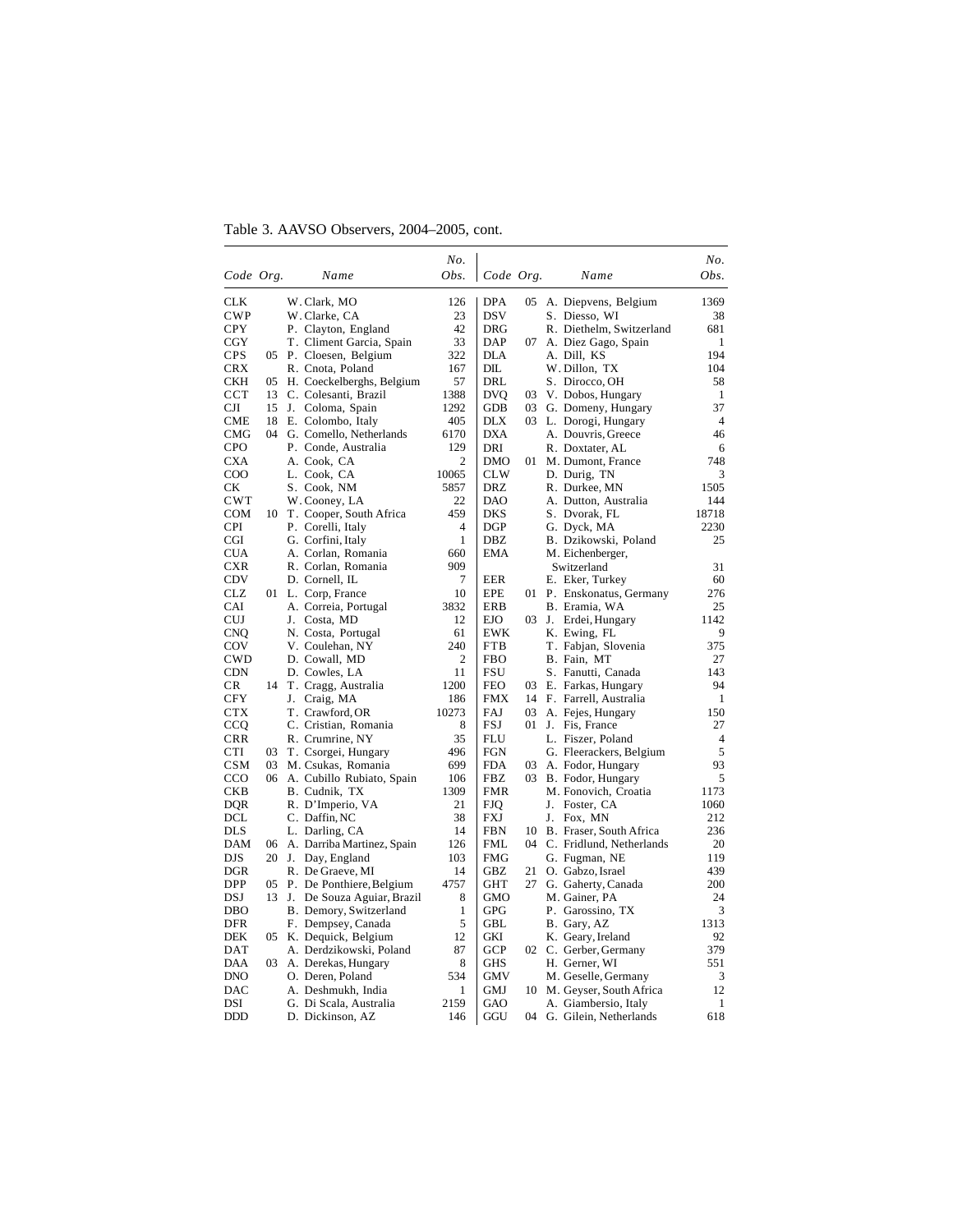Table 3. AAVSO Observers, 2004–2005, cont.

|            |    |    |                               | No.              |                   |     |                           | No.            |
|------------|----|----|-------------------------------|------------------|-------------------|-----|---------------------------|----------------|
| Code Org.  |    |    | Name                          | Obs.             | Code Org.         |     | Name                      | Obs.           |
| GAM        |    |    | A. Gilmore, New Zealand       | 1890             | HEK               | 11  | E. Hoeg, Denmark          | 7              |
| <b>GVN</b> |    |    | V. Giovannone, NY             | 26               | HDF               |     | D. Hohman, NY             | 89             |
| <b>GMY</b> |    |    | M. Glennon, Ireland           | 96               | HZJ               |     | J. Holtz, PA              | 17             |
| <b>GFT</b> |    |    | F. Gobet, France              | 861              | HJQ               |     | J. Holtzman, NM           | 1758           |
| GFB        |    |    | W. Goff, CA                   | 33361            | HOO               | 04  | G. Hoogeveen, Netherlands | 834            |
| <b>GSH</b> | 09 |    | A. Golovin, Ukraine           | 3804             | HJZ               |     | J. Horne, CA              | 64             |
| GOT        |    |    | 01 T. Gomez, Spain            | 32               | <b>HJA</b>        |     | J. Hudson, CA             | 412            |
| GPJ        |    |    | P. Gonzales, CA               | 48               | HDU               |     | D. Hurdis, RI             | 10             |
| GGO        | 07 |    | G. Gonzalez Anton, Spain      | 102              | HUR               | 20  | G. Hurst, England         | 2412           |
| GZN        |    |    | 07 L. Gonzalez Herrera, Spain | 241              | HUZ               | 27  | R. Huziak, Canada         | 38450          |
| GGZ        | 03 |    | Z. Gorgei, Hungary            | 110              | NUD <sub>02</sub> |     | D. Iden, IL               | 19             |
| GGC        |    |    | G. Gotta, Italy               | 42               | ILЕ               |     | 03 E. Illes, Hungary      | 635            |
| <b>GKA</b> |    |    | K. Graham, IL                 | 4354             | <b>IUR</b>        |     | Indiana University        |                |
| <b>GPE</b> |    |    | Grainger Observatory, NH      | $\overline{4}$   |                   |     | Roboscope, IN             | 8026           |
| GRL        | 08 |    | B. Granslo, Norway            | 640              | <b>IPA</b>        | 12  | P. Ingrassia, Argentina   | 378            |
| GTI        |    |    | T. Graves, CA                 | 14               | <b>IVM</b>        |     | 16 V. Ivanov, Russia      | 1298           |
| GMZ        |    |    | M. Graziani, Italy            | 672              | JMA               |     | M. Jacquesson, France     | 69             |
| GVD        |    |    | 16 V. Grigorenko, Russia      | 66               | JTP               | 01  | P. Jacquet, France        | 189            |
| GBI        |    |    | B. Grim, UT                   | $\boldsymbol{0}$ | JAT               |     | 03 T. Jakabfi, Hungary    | 84             |
| GQJ        |    |    | J. Gross, AZ                  | 10               | JM                |     | R. James, NM              | 46352          |
| GCO        |    |    | C. Gualdoni, Italy            | 2404             | JSY               |     | S. Jedrzejewski, Poland   | 1              |
| <b>GUN</b> |    |    | 01 J. Gunther, France         | 2227             | JKK               | 11  | K. Jensen, Norway         | 145            |
| <b>GGX</b> |    |    | 04 G. Guzman, France          | 267              | <b>JLR</b>        |     | R. Jepeal, CT             | 1563           |
| <b>HCS</b> |    |    | 03 C. Hadhazi, Hungary        | 2069             | JGE               | 06  | G. Jiminez, Spain         | 1              |
| HGH        |    |    | G. Hagen, Germany             | 21               | JOG               |     | G. Johnson, MD            | 121            |
| HTY        |    |    | T. Hager, CT                  | 4                | JON               | 05  | K. Jonckheere, Belgium    | 4              |
| HKB        |    |    | B. Hakes, IL                  | 17               | JA                | 14  | A. Jones, New Zealand     | 35973          |
| HK         |    |    | E. Halbach, CO                | 56               | JCN               | 20  | C. Jones, England         | 1203           |
| HP         |    |    | W. Hampton, CT                | 22               | JЛ                |     | J. Jones, OR              | 11605          |
| <b>HTQ</b> |    |    | T. Harriman, CA               | 6                | JRW               | 10  | R. Jones, South Africa    | 293            |
| HBB        |    |    | B. Harris, FL                 | 37               | JRC               | 15  | R. Josa, Spain            | 44             |
| <b>HAV</b> |    |    | R. Harvan, MD                 | 432              | JSZ               | 03  | S. Jozsa, Hungary         | 57             |
| HAI        |    |    | A. Hastings, MA               | 28               | ΚB                |     | W. Kaminski, NM           | 17             |
| HDY        |    |    | 03 D. Hatvani, Hungary        | 9                | KAM               | 02  | A. Kammerer, Germany      | 55             |
| HJK        |    |    | J. Hauk, CO                   | 119              | KMO               |     | M. Kardasis, Greece       | 25             |
| HHU        | 05 |    | H. Hautecler, Belgium         | 2482             | KAZ               | 03  | A. Kaszt, Hungary         | $\overline{2}$ |
| <b>HKY</b> | 27 |    | K. Hay, Canada                | 5                | KEI               |     | E. Kato, Australia        | 22             |
| <b>HAB</b> |    |    | R. Hays, IL                   | 1174             | <b>KMQ</b>        |     | 06 M. Kearns, Spain       | 7              |
| HY         |    |    | A. Heasley, FL                | 3                | KSN               |     | S. Kenaga, IN             | 9              |
| HBD        |    |    | B. Heathcote, Australia       | 300              | KAK               | 03  | A. Kereszturi, Hungary    | 1              |
| <b>HKN</b> |    |    | K. Hedrick, WV                | 128              | KZX               |     | 03 Z. Kereszty, Hungary   | 1761           |
| HOA        |    |    | A. Henden, MA                 | 2064             | KSH               |     | S. Kerr, Australia        | 17819          |
| <b>HTG</b> | 08 |    | T. Henriksen, Norway          | 39               | KKQ               |     | K. Kessler, MN            | 813            |
| <b>HGO</b> |    |    | G. Henson, TN                 | 79               | KSZ               | 03  | S. Keszthelyi, Hungary    | 363            |
| HES        |    |    | H. Hesseltine, WI             | 1735             | KKX               |     | K. Kida, Poland           | 257            |
| HIV        |    |    | 03 I. Hidvegi, Hungary        | 12               | KRB               |     | R. King, MN               | 641            |
| <b>HRI</b> |    |    | R. Hill, AZ                   | 160              | <b>KQR</b>        |     | R. Kinne, NY              | 7              |
| HIM        |    |    | W. Hill, MA                   | 51               | KSJ               |     | S. Kinsella, Canada       | 9              |
| <b>HZR</b> |    |    | 02 R. Hinzpeter, Germany      | 1027             | KCQ               |     | C. Kirby, NM              | 62             |
| HIR        |    |    | Y. Hirasawa, Japan            | 860              | KIR               |     | P. Kirby, AZ              | 263            |
| HJS        |    | J. | Hissong, OH                   | 2                | KIL               | 03  | L. Kiss, Australia        | 1920           |
| <b>HTA</b> |    |    | T. Hoare, England             | 45               | <b>KMM</b>        | 09. | M. Kititsa, Ukraine       | 18             |
| HGK        |    |    | G. Hochstenbach, Holland      | 1                | <b>KPC</b>        |     | P. Klages, England        | 6              |
| <b>HJX</b> | 13 |    | J. Hodar Munoz, Brazil        | 37               | <b>KTX</b>        | 27  | T. Klassen, Canada        | 534            |
| <b>HWD</b> |    |    | W. Hodgson, Australia         | 63               | KGE               | 08  | G. Klingenberg, Norway    | 5844           |
|            |    |    |                               |                  |                   |     |                           |                |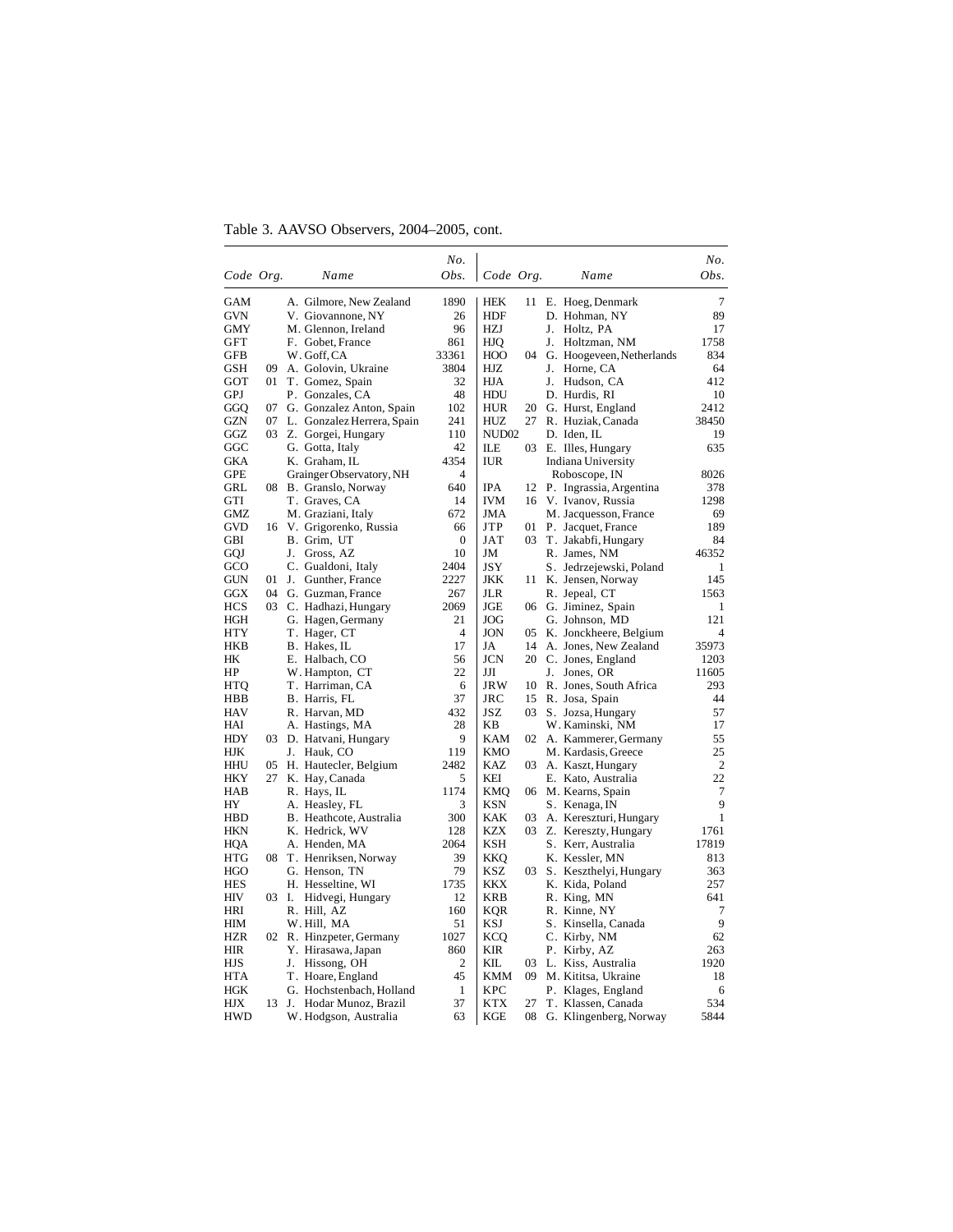Table 3. AAVSO Observers, 2004–2005, cont.

|                   |          |                                       | No.          |                   |       |    |                                              | No.              |
|-------------------|----------|---------------------------------------|--------------|-------------------|-------|----|----------------------------------------------|------------------|
| Code Org.         |          | Name                                  | Obs.         | Code Org.         |       |    | Name                                         | Obs.             |
| KWL               |          | W. Kloehr, Germany                    | 36           | LMK               |       |    | M. Linnolt, CA                               | 1148             |
| <b>KCH</b>        |          | C. Knapp, WV                          | 33           | <b>LLZ</b>        | 03    |    | L. Liziczai, Hungary                         | 413              |
| KPL               |          | P. Kneipp, LA                         | 61           | LRZ               | 03    |    | M. Lorincz, Hungary                          | 3                |
| KGT               |          | G. Knight, ME                         | 30           | LRD               |       |    | D. Loring, UT                                | 9                |
| KSP               |          | S. Knight, ME                         | 44           | LX                |       |    | W. Lowder, NY                                | 94,946           |
| KOC               |          | 03 A. Kocsis, Hungary                 | 79           | LTB               |       |    | T. Lubbers, MN                               | 6                |
| KRV               |          | R. Koff, CO                           | 442          | LFZ               |       |    | F. Lucidi, Italy                             | 14               |
| KHL               |          | M. Kohl, Switzerland                  | 69           | LKA               |       |    | K. Luedeke, NM                               | 12               |
| KHJ               |          | H. Koller, Canada                     | $\mathbf{1}$ | LMJ               |       |    | M. Luostarinen, Finland                      | 109              |
| KRS               |          | R. Kolman, IL                         | 1817         | MDW               |       |    | W. MacDonald II, Canada                      | 5171             |
| <b>KMA</b>        |          | M. Komorous, Canada                   | 2267         | <b>MHO</b>        |       |    | J. Madiedo, Spain                            | 1                |
| KDZ               |          | D. Kopczynski, Poland                 | 119          | MMT               | 17    |    | M. Maenpaa, Finland                          | 18               |
| <b>KMP</b>        |          | M. Koppelman, MN                      | 3013         | MLI               |       |    | L. Maisler, NY                               | 172              |
| KSG               |          | G. Koronis, Greece                    | 56           | <b>MVO</b>        | 17    |    | V. Makela, Finland                           | 42               |
| <b>KSO</b>        |          | S. Korotkiy, Russia                   | 6            | <b>MOL</b>        |       |    | S. Mandelli, Italy                           | 38               |
| KCY               |          | D. Korycansky, CA                     | 403          | MKE               |       |    | R. Manske, WI                                | 201              |
| KOS               | 03       | A. Kosa-Kiss, Romania                 | 3577         | MOF               |       |    | O. Maraev, Russia                            | 37               |
| KLX               |          | L. Koscianski, MD                     | 131          | MGK               |       |    | G. Maravelias, Greece                        | 10               |
| <b>KAF</b>        | 03       | A. Kovacs, Hungary                    | 334          | MPB               |       |    | P. Marini, Argentina                         | 1                |
| KVI               | 03       | Ι.<br>Kovacs, Hungary                 | 416          | <b>MKW</b>        |       |    | A. Markiewicz, Poland                        | 2241             |
| KJU               | 03       | J. Kovacs, Hungary                    | 1            | MXS               | 03    |    | S. Marosi, Hungary                           | 68               |
| KSR               | 03       | S. Kovacs, Hungary                    | 761          | MQY               |       |    | L. Marschall, PA                             | 82               |
| KFK               |          | F. Krafka, TX                         | 46           | MMN               |       |    | M. Martignoni, Italy                         | $\overline{2}$   |
| KTC               |          | T. Krajci, NM                         | 1334         | MYC               |       |    | C. Martin, NE                                | $\overline{4}$   |
| <b>KWO</b>        | 02       | W. Kriebel, Germany                   | 2640         | MMG               |       |    | M. Martinengo, Italy                         | 79               |
| KIS               |          | 02 G. Krisch, Germany                 | 2423         | <b>MRX</b>        | 02    |    | H. Marx, Germany                             | 979              |
| KAA               |          | A. Kroes, WI                          | 716          | MN                |       |    | H. Mason, NV                                 | 47               |
| KTZ               |          | T. Krzyt, Poland                      | 307          | <b>MAV</b>        |       |    | 16 D. Matsnev, Russia                        | 1                |
| KUC               | 01       | S. Kuchto, France                     | 0            | <b>MTH</b>        |       |    | H. Matsuyama, Australia                      | 3442             |
| KZQ               |          | 03 Z. Kuli, Hungary                   | 179          | <b>MTM</b>        |       |    | M. Mattei, MA                                | 4                |
| KUO               |          | C. Kuo, MA                            | 5            | MGE               |       |    | G. Mavrofridis, Greece                       | 860              |
| KMI               | 16       | M. Kuzmin, Russia                     | 32           | <b>MKB</b><br>MBT |       |    | K. McCarthy, England                         | 9<br>32          |
| KSQ               |          | S. Kuznetsov, Russia                  | 635          |                   |       |    | T. McDonagh, MA                              |                  |
| LCR<br><b>LTO</b> | 15       | C. Labordena, Spain                   | 399          | MDP               |       |    | P. McDonald, Canada                          | 865              |
| LMF               | 02<br>13 | T. Lange, Germany                     | 2060<br>61   | MGH<br>MCI        |       |    | 20 H. McGee, England                         | 555<br>40        |
| LMN               |          | M. Lara, Brazil<br>M. Larsson, Sweden | 15           | MVO               |       |    | B. McInnerny, England<br>V. Medvedev, Russia | 34               |
| LJJ               |          | J. Laurent, France                    | 80           | <b>MED</b>        |       |    | 20 K. Medway, England                        | 1294             |
| LZT               |          | T. Lazuka, IL                         | 1411         | MIQ               |       | I. | Megson, England                              | 1174             |
| LRO               |          | R. Leadbeater, England                | 27           | MMB               | 04    |    | M. Meiling, Netherlands                      | 1                |
| LEB               | 01 -     | R. Lebert, France                     | 395          | MVS               | 27    |    | S. Meister, Germany                          | $\overline{2}$   |
| LMT               |          | M. Legutko, Poland                    | 254          | MGO               |       |    | G. Menali, MA                                | 1                |
| LDA               |          | D. Lehman, MD                         | 72           | MHI               |       |    | H. Menali, MA                                | 986              |
| LDI               |          | D. Lehmann, Germany                   | 38           | MQZ               |       |    | M. Mendez Majuelos, Spain                    | 8                |
| LNZ               |          | G. Lenz, LA                           | 18           | MDJ               |       |    | 12 D. Mendicini, Argentina                   | $\boldsymbol{0}$ |
| LJP               |          | J. Leppert, ND                        | 4            | MTK               |       |    | T. Michalik, VA                              | 330              |
| LEV               |          | A. Leveque, CA                        | 144          | <b>MOK</b>        | 11    |    | O. Midtskogen, Norway                        | 914              |
| LSQ               |          | S. Levine, AZ                         | 168          | <b>MXM</b>        |       |    | M. Mifsud, Malta                             | 99               |
| LVY               |          | D. Levy, AZ                           | 37           | MXL               |       |    | 20 R. Miles, England                         | 17975            |
| LMI               |          | M. Lierl, KY                          | 11           | <b>MPF</b>        |       |    | P. Mitrofanov, Russia                        | 286              |
| LIW               |          | W. Liller, Chile                      | 7            | MZS               | 03    |    | A. Mizser, Hungary                           | 266              |
| LGO               |          | G. Lilley, GA                         | 20           | MCE               |       |    | E. Mochizuki, Japan                          | 5                |
| LCI               |          | C. Limbach, WI                        | 33           | <b>MQD</b>        | 03    |    | M. Mod, Hungary                              | 1                |
| LHG               | 19       | H. Lindberg, Sweden                   | 22           | MRV               |       |    | R. Modic, OH                                 | 108              |
| LAI               | 27       | A. Ling, Canada                       | 39           | MIZ               | 03 I. |    | Mohacsi, Hungary                             | 3                |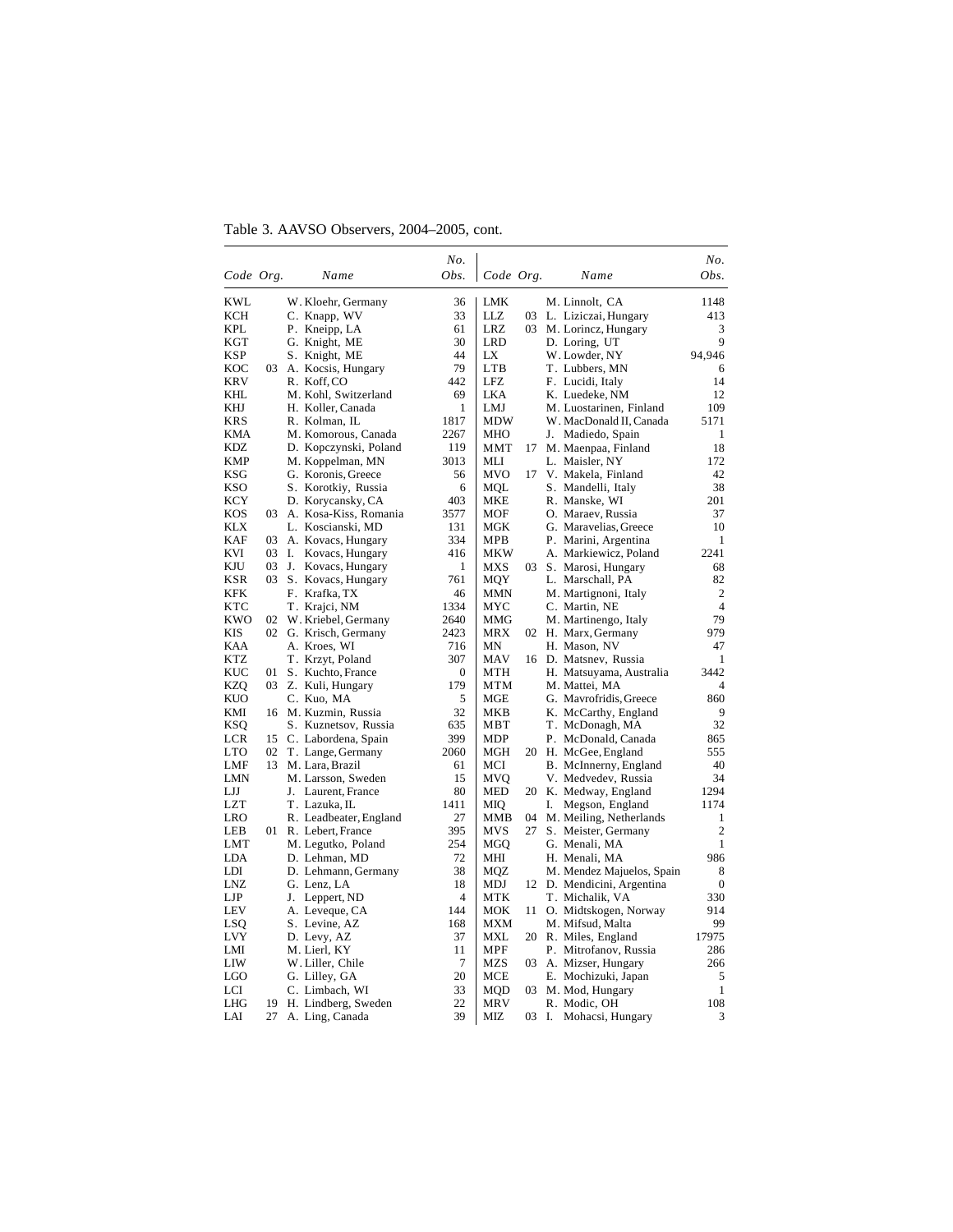Table 3. AAVSO Observers, 2004–2005, cont.

|                   |     |                                          | No.            |                          |    |    |                              | No.                  |
|-------------------|-----|------------------------------------------|----------------|--------------------------|----|----|------------------------------|----------------------|
| Code Org.         |     | Name                                     | Obs.           | Code Org.                |    |    | Name                         | Obs.                 |
| MOU               | 15  | J.<br>Molina, Spain                      | 20             | PN                       |    |    | A. Pearlmutter, MA           | 10                   |
| MOC               | 03  | C. Molnar, Hungary                       | 12             | PEI                      | 11 |    | E. Pedersen, Denmark         | 65                   |
| MPV               |     | 03 P. Molnar, Hungary                    | 2134           | PEG                      | 01 |    | C. Peguet, France            | 729                  |
| MOZ               |     | Z. Molnar, Romania                       | 5              | <b>PCX</b>               |    |    | C. Perello, Spain            | 1                    |
| MLF               |     | 10 I.<br>Monard, South Africa            | 7730           | PIV                      |    | I. | Peretto, Italy               | 290                  |
| MF                |     | F. Montague, MA                          | 23             | PJT                      | 27 |    | J. Petriew, Canada           | 3529                 |
| MHC               |     | 12 C. Montalvo, Peru                     | 7              | PVA                      | 27 |    | V. Petriew, Canada           | 60561                |
| <b>MNN</b>        |     | N. Montecchiari, Italy                   | 5              | PGE                      | 02 |    | G. Petter, Germany           | 72                   |
| <b>MDM</b>        |     | D. Moody, Scotland                       | 5              | PRP                      |    |    | R. Pickard, Australia        | 8                    |
| MOI               |     | 01 E. Morillon, France                   | 4505           | <b>PXR</b>               | 20 |    | R. Pickard, England          | 412                  |
| <b>MOW</b>        |     | W. Morrison, Canada                      | 5077           | PBN                      |    |    | B. Pickett, Australia        | 1                    |
| <b>MXK</b>        | 03  | A. Morvai, Hungary                       | 3              | PLQ                      | 01 |    | L. Pinatelle, France         | 129                  |
| <b>MVZ</b>        | 03  | J.<br>Morvai, Hungary                    | 9              | PGU                      | 18 |    | G. Pinazzi, Italy            | 50                   |
| MPS               | 27  | P. Mozel, Canada                         | 11             | PHT                      |    |    | H. Pinkston, VA              | $\overline{4}$       |
| <b>MMH</b>        |     | M. Muciek, Poland                        | 26             | PMZ                      | 15 |    | M. Pinto, Spain              | 7                    |
| MKH               |     | S. Mukherjee, India                      | 31             | PFB                      |    |    | F. Pires, Brasil             | 5                    |
| MMU               |     | M. Munkacsy, RI                          | 1797           | PIJ                      | 03 |    | J. Piriti, Hungary           | 781                  |
| <b>MUY</b>        |     | 05 E. Muyllaert, Belgium                 | 11915          | PIR                      | 03 |    | D. Piroska, Hungary          | 350                  |
| NIS               | 03  | Ι.<br>Nagy, Hungary                      | 1              | PPL                      |    |    | P. Plante, OH                | 211                  |
| NDO               |     | D. Naillon, France                       | 553            | <b>PPZ</b>               |    |    | P. Plaszczyk, Poland         | 536                  |
| NLX               | 14  | P. Nelson, Australia                     | 7687           | PNC                      | 01 |    | N. Ploix, France             | 1                    |
| NMI               |     | M. Nicholas, AZ                          | 989            | PAW                      |    |    | A. Plummer, Australia        | 4736                 |
| NMR               |     | 20 M. Nicholson, England                 | 3630           | <b>PRX</b>               |    |    | R. Poklar, AZ                | 714                  |
| NOT               |     | O. Nickel, Germany                       | 150            | <b>PRS</b>               |    |    | R. Poleski, Poland           | 15                   |
| <b>NGM</b>        | 15  | G. Nieto, Spain                          | 114            | <b>PMO</b>               | 10 |    | M. Poll, South Africa        | 66                   |
| <b>NFD</b>        | 04  | F. Nieuwenhout,                          |                | <b>PVR</b><br><b>PWR</b> | 03 |    | V. Polozun, Hungary          | $\overline{4}$<br>29 |
|                   |     | Netherlands                              | 43             |                          |    |    | R. Powaski, OH               |                      |
| <b>NWP</b><br>NCH |     | W. Norby, MO                             | 36<br>198      | POX<br>PYG               |    |    | M. Poxon, England            | 582<br>11689         |
| NKL               |     | C. Norris, TX                            | 104            | PAH                      |    |    | G. Poyner, England           | 503                  |
| OCE               |     | K. Nuber, Germany<br>E. O'Connor, Canada | 2              | PRI                      |    |    | A. Price, MA<br>L. Price, WI | 29                   |
| <b>OCN</b>        | 27  | S. O'Connor, Canada                      | 32             | PDQ                      | 01 |    | D. Proust, France            | 35                   |
| ONJ               |     | J.<br>O'Neill, Ireland                   | 13             | PUJ                      | 06 |    | F. Pujol, Spain              | 627                  |
| <b>OSN</b>        |     | S. Oatney, KS                            | 750            | PCH                      |    |    | C. Pullen, CA                | $\overline{4}$       |
| <b>OES</b>        |     | D. Oesper, WI                            | 4              | <b>PSY</b>               |    |    | S. Pyatih, Belarus           | 48                   |
| OLF               |     | L. Offutt II, MN                         | 39             | QW                       | 02 |    | W. Quester, Germany          | 50                   |
| <b>OYE</b>        |     | Y. Ogmen, Turkey                         | 134            | ONK                      | 20 |    | N. Quinn, England            | 780                  |
| OAR               |     | A. Oksanen, Finland                      | 4522           | <b>RKE</b>               | 02 |    | K. Raetz, Germany            | 407                  |
| OHJ               | 03. | H. Olle, Hungary                         | 4              | RIG                      |    | I. | Rafalovsky, IL               | 1716                 |
| <b>ODG</b>        |     | D. Ondich, MN                            | 5              | RBK                      |    |    | B. Ramotowski, NM            | 2                    |
| <b>OJR</b>        |     | 06 J.<br>Osorio, Spain                   | 3231           | <b>RWA</b>               |    |    | W. Rauscher, PA              | 312                  |
| OPR               |     | P. Ossowski, Poland                      | 9              | <b>RFA</b>               |    |    | F. Reichenbacher, AZ         | 1719                 |
| <b>OSV</b>        | 03  | L. Osvald, Hungary                       | 4              | <b>RZS</b>               | 03 |    | Z. Reiczigel, Hungary        | 22                   |
| <b>OAG</b>        | 06  | A. Otero Garzon, Spain                   | $\overline{c}$ | <b>REP</b>               | 24 |    | P. Reinhard, Austria         | 460                  |
| OJE               |     | J.<br>Oti Gonzalez, Spain                | 36             | RWG                      | 02 |    | W. Renz, Germany             | 22                   |
| OIJ               |     | J.<br>Ott, CO                            | 113            | RXM                      | 03 |    | M. Repas, Hungary            | $\overline{4}$       |
| <b>OJS</b>        |     | Ott, KY<br>J.                            | 179            | RMO                      |    |    | M. Reszelski, Poland         | 161                  |
| <b>OCR</b>        | 05  | C. Otten, Belgium                        | 1423           | RNA                      |    |    | 03 N. Rezsabek, Hungary      | 58                   |
| PPK               | 17  | P. Paakkonen, Finland                    | 720            | RJG                      |    | J. | Ribeiro, Portugal            | 3831                 |
| PCC               | 18  | R. Papini, Italy                         | 212            | RIX                      | 14 |    | T. Richards, Australia       | 7324                 |
| <b>PPS</b>        | 03  | S. Papp, Hungary                         | 3257           | RKT                      |    |    | K. Richardson, CA            | 72                   |
| <b>PTO</b>        |     | T. Parson, MN                            | 2121           | RPB                      |    |    | P. Richwine, AZ              | 103                  |
| PJJ               | 15  | J.<br>Pastor, Spain                      | 81             | RQ                       |    |    | C. Ricker, MI                | 11                   |
| <b>PKV</b>        |     | K. Paxson, TX                            | 15             | <b>RRZ</b>               | 03 |    | R. Ricza, Hungary            | 306                  |
| <b>PEX</b>        |     | 14 A. Pearce, Australia                  | 10113          | <b>RCW</b>               |    |    | C. Robertson, KS             | 3174                 |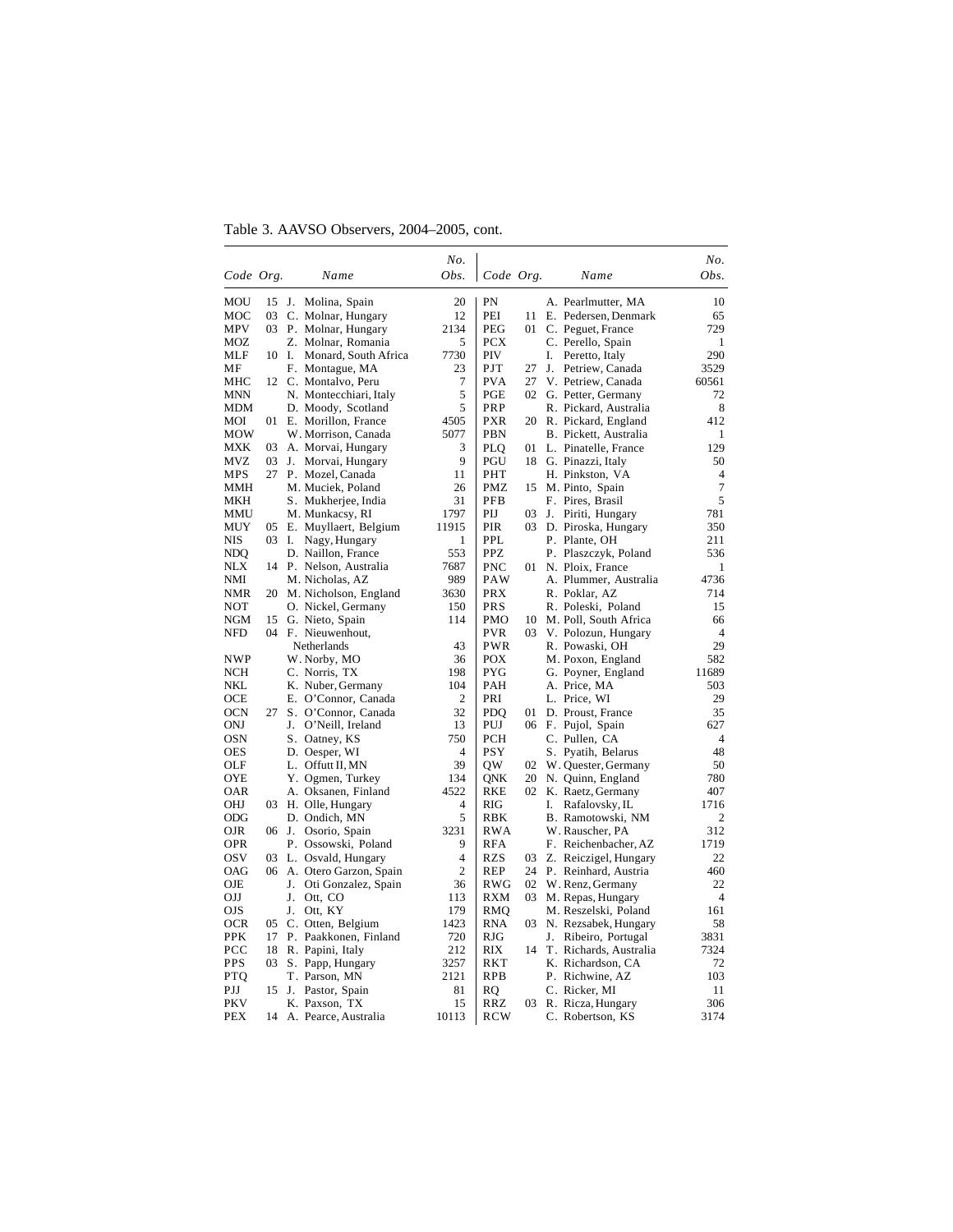Table 3. AAVSO Observers, 2004–2005, cont.

|                   |    |    |                                                | No.            |             |    |                                      | No.            |
|-------------------|----|----|------------------------------------------------|----------------|-------------|----|--------------------------------------|----------------|
| Code Org.         |    |    | Name                                           | Obs.           | Code Org.   |    | Name                                 | Obs.           |
| <b>RSE</b>        |    |    | S. Robinson, MD                                | 2118           | <b>SERI</b> |    | E. Sheppard, WA                      | 1              |
| RJX               | 01 |    | J. Roca, France                                | 88             | SHW         |    | W. Sherman, TX                       | 75             |
| <b>RZD</b>        | 06 |    | D. Rodriguez, Spain                            | 324            | <b>SBW</b>  | 09 | W. Sherstguk, Ukraine                | 50             |
| RMU               | 07 |    | M. Rodriguez Marco, Spain                      | 39             | SQH         | 13 | R. Shida, Brazil                     | 8              |
| <b>RJW</b>        |    |    | J. Rogers, Reading                             | 4              | SLH         |    | L. Shotter, PA                       | 197            |
| <b>RRO</b>        |    |    | R. Rogge, Germany                              | $\overline{c}$ | SYF         |    | Z. Siciarz, Poland                   | 1701           |
| <b>RCX</b>        |    |    | C. Rose Iv, MS                                 | 7              | SIG         |    | D. Siegrist, MA                      | 11             |
| <b>ROG</b>        |    |    | G. Ross, MI                                    | 331            | SNE         |    | N. Simmons, WI                       | 612            |
| RGN               |    |    | G. Rossi, Italy                                | 94             | SXN         |    | M. Simonsen, MI                      | 7200           |
| RR                |    |    | R. Royer, CA                                   | 37             | SYI         |    | E. Skrzynecki, Poland                | 1179           |
| RJV               | 07 | J. | Ruiz Fernandez, Spain                          | 8              | SDN         |    | D. Slauson, IA                       | 19             |
| RPH               |    |    | H. Rumball-Petre, CA                           | 17             | SMI         |    | A. Smith, England                    | 1              |
| REM               |    |    | E. Rumbo, Australia                            | 789            | SHA         |    | H. Smith, MI                         | 55             |
| RTH               |    |    | T. Rutherford, TN                              | 20             | SJE         |    | J. Smith, CA                         | 32             |
| SQV               |    |    | 06 J. Sainz Benito, Spain                      | 19             | SUI         |    | R. Smith, England                    | 412            |
| SJQ               |    |    | A. Sajtz, Romania                              | 946            | SKA         |    | 16 K. Sokolovsky, Russia             | 69             |
| SSU               |    |    | S. Sakuma, Japan                               | 1024           | SAL         |    | A. Solomon, Ukraine                  | 519            |
| SIE               |    |    | A. Salati, Italy                               | 1              | SBX         |    | A. Sonka, Romania                    | 862            |
| <b>SVP</b>        | 15 |    | V. Sallares Pujol, Spain                       | 56             | SYP         |    | P. Soron, Canada                     | 39             |
| SAH               |    |    | G. Samolyk, WI                                 | 15293          | SUG         |    | G. Sostero, Italy                    | 17             |
| SAN               |    |    | J. Sanchez, Hungary                            | 1              | SWQ         | 13 | W. Souza, Brazil                     | 84             |
| SQU               |    | J. | Sanchez Lopez, Spain                           | 41             | NUD03       |    | N. Spear, IL                         | 11             |
| <b>SNN</b>        |    | J. | Sanford, CA                                    | 1              | SJZ         |    | J. Speil, Poland                     | 2175           |
| SXY               |    |    | A. Sankowski, Poland                           | 12             | SXR         | 03 | M. Sragner Keszthelyi,               |                |
| <b>STC</b>        |    |    | G. Santacana, PR                               | 46             |             |    | Hungary                              | 2              |
| SKI               | 03 |    | K. Sarneczky, Hungary                          | 60             | SBH         |    | B. Standifer, TN                     | 367            |
| SGE               |    |    | G. Sarty, Canada                               | 290            | SDB         |    | D. Starkey, IN                       | 9057           |
| SSQ               |    |    | R. Sass, NM                                    | 191            | SYO         |    | T. Steck, IN                         | 61             |
| SVX               |    |    | D. Savinov, Russia                             | 2              | STI         |    | P. Steffey, FL                       | 474            |
| <b>SVA</b>        |    |    | A. Saw, Australia                              | 353            | SET         |    | C. Stephan, OR                       | 1608           |
| SFI               |    |    | T. Scarmato, Italy                             | 61             | SRB         |    | R. Stine, CA                         | 2231           |
| SXK               |    |    | 02 M. Schabacher, Germany                      | 155            | SOX         |    | C. Stockdale, Australia              | 657            |
| SCK               |    |    | B. Schaefer, LA                                | 32             | STQ         |    | N. Stoikidis, Greece                 | 190            |
| SDY               |    |    | 02 D. Scharnhorst, Germany                     | 434            | SDI         |    | D. Storey, England                   | 69             |
| <b>SFS</b>        |    |    | S. Schiff, VA                                  | 83             | SFU         |    | M. Streamer, Australia               | 31             |
| SIU<br><b>SPK</b> |    |    | 02 J. Schirmer, Germany                        | 30<br>42       | SHZ         |    | 02 H. Struever, Germany              | 34             |
| SHV               | 03 |    | P. Schmeer, Germany                            | 174            | SRX<br>SUK  |    | 14 R. Stubbings, Australia           | 12173          |
| swu               | 04 |    | A. Schmidt, Hungary<br>W. Schmidt, Netherlands | 51             | SAC         |    | M. Stuka, CA<br>02 A. Sturm, Germany | 12<br>197      |
| SDEW              |    |    | D. Smith, TX                                   | 42             | SUO         |    | A. Sucker, Germany                   | 120            |
| SQR               |    |    | R. Schmude, GA                                 | 19             | SUS         |    | D. Suessmann, Germany                | 443            |
| SUF               |    |    | C. Schneider, CA                               | 21             | SUH         |    | M. Suhovecky, IN                     | 11             |
| SQE               |    |    | R. Schoenstene, IL                             | 199            | SQC         |    | C. Suslavage, CA                     | 46             |
| SCZ               | 01 |    | E. Schweitzer, France                          | 31             | swv         |    | D. Swann, TX                         | 461            |
| SCP               |    |    | 10 P. Scully, South Africa                     | 2              | ssw         |    | S. Swierczynski, Poland              | 4549           |
| SFE               |    |    | F. Seagrave, Hungary                           | $\mathbf{1}$   | <b>SYY</b>  | 03 | E. Szabo, Hungary                    | 4              |
| sow               |    |    | W. Selvig, Canada                              | 51             | <b>SFX</b>  | 03 | T. Szalai, Hungary                   | 27             |
| SIV               |    | I. | Sergey, Russia                                 | 194            | SOZ         | 03 | L. Szantho, Hungary                  | 156            |
| SDF               |    |    | D. Shackleford, CA                             | 104            | SAO         | 03 | A. Szauer, Hungary                   | 173            |
| SHS               |    |    | S. Sharpe, ME                                  | 2570           | SXB         |    | M. Szczerba, Poland                  | $\overline{2}$ |
| SDP               |    |    | D. Sharples, NY                                | 23             | <b>SLY</b>  |    | 03 L. Szegedi, Hungary               | 12             |
| SSA               |    |    | A. Sharpless, WA                               | 37             | <b>SYV</b>  |    | 03 P. Szekely, Hungary               | 719            |
| svv               |    |    | V. Shchukin, Russia                            | 768            | SNO         |    | 03 L. Szentasko, Hungary             | 2              |
| SFY               |    |    | J. Shears, England                             | 1366           | TDY         |    | D. Tandy, AL                         | 2589           |
| SYC               | 27 |    | C. Sheppard, Canada                            | 56             | <b>TDB</b>  |    | D. Taylor, Canada                    | 2399           |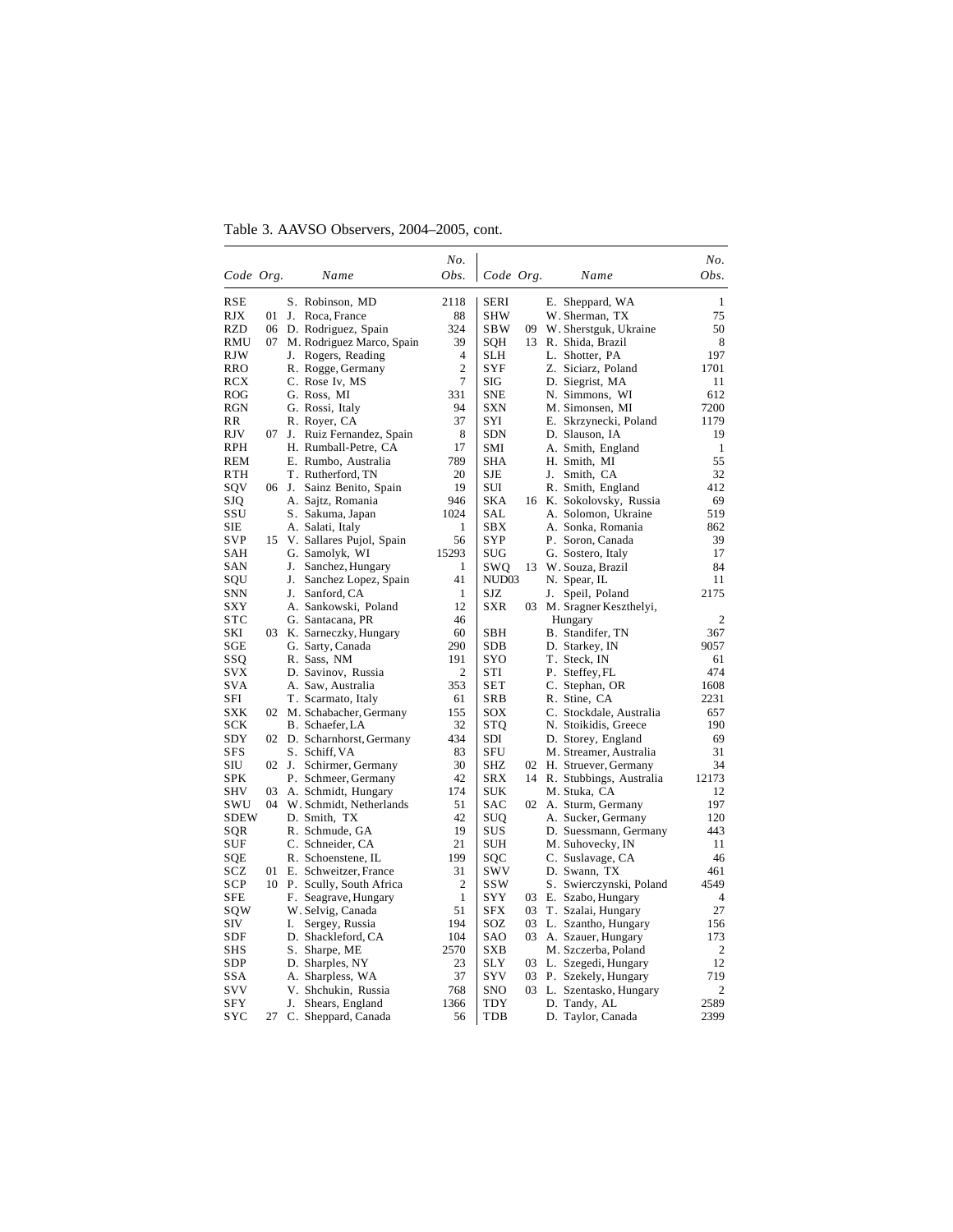Table 3. AAVSO Observers, 2004–2005, cont.

|            |         |    |                              | No.            |            |    |    |                              | No.            |
|------------|---------|----|------------------------------|----------------|------------|----|----|------------------------------|----------------|
| Code Org.  |         |    | Name                         | Obs.           | Code Org.  |    |    | Name                         | Obs.           |
| TJV        | $01$ J. |    | Temprano, Spain              | 385            | <b>VFK</b> |    |    | 02 F. Vohla, Germany         | 4560           |
| TDI        |         |    | D. Terrell, CO               | 6              | VOL        |    |    | W. Vollmann, Austria         | 500            |
| <b>TTU</b> |         |    | T. Tezel, Turkey             | 24             | <b>VVC</b> |    |    | V. Voropaev, Russia          | 4              |
| TBD        |         |    | D. Thibeault, Canada         | 135            | <b>VYV</b> | 09 |    | Y. Vovk, Ukraine             | 20             |
| TJE        |         | J. | Thibodeau, OK                | 252            | WGR        |    |    | G. Walker, MA                | 4912           |
| <b>THR</b> |         |    | R. Thompson, Canada          | 265            | WBY        |    |    | B. Walter, TX                | 105            |
| THU        | 01      |    | B. Thouet, France            | 162            | WHN        | 03 |    | H. Walter, Hungary           | 12             |
| <b>TKK</b> | 17      |    | K. Tikkanen, Finland         | 37             | <b>WJX</b> |    |    | J. Wan, Australia            | $\overline{2}$ |
| TPE        | 17      |    | P. Tikkanen, Finland         | 149            | WPT        |    |    | 10 P. Wedepohl, South Africa | 141            |
| TIA        | 03      |    | A. Timar, Hungary            | 18             | WEI        |    |    | D. Weier, WI                 | 226            |
| TOM        | 04      |    | M. Toonen, Netherlands       | 1              | WDZ        |    |    | D. Wells, TX                 | 718            |
| TSF        | 18      |    | S. Toschi, Italy             | 20             | wс         |    |    | R. Wend, IL                  | 32             |
| TMQ        | 03      |    | M. Toth, Hungary             | 3              | WKL        |    |    | K. Wenzel, Germany           | 466            |
| TOZ        | 03      |    | Z. Toth, Hungary             | 3              | WEF        |    |    | F. West, MD                  | 545            |
| TSC        |         |    | S. Tracy, CT                 | 275            | WJD        |    | J. | West, KS                     | 125            |
| TRF        |         |    | C. Trefzger, Switzerland     | 161            | WRP        |    |    | R. Wheeler, OK               | 7              |
| <b>TJC</b> |         | J. | Truax, MI                    | 6              | <b>WWS</b> |    |    | W. Whiddon, TX               | 30             |
| TRX        |         |    | R. Truta, Romania            | 4              | WAH        |    |    | A. Whiting, AZ               | 110            |
| <b>TVS</b> |         |    | V. Tsamis, Greece            | 6              | <b>WJO</b> |    | J. | Wilder, CA                   | 1              |
| <b>TSJ</b> |         |    | S. Tsuji, Japan              | 17             | WI         |    |    | D. Williams, IN              | 1722           |
| <b>TXA</b> |         |    | A. Tudorica, Romania         | 14             | WPX        | 14 |    | P. Williams, Australia       | 9394           |
| TUC        |         |    | 10 C. Turk, South Africa     | 67             | WRX        |    |    | R. Williams, MI              | 101            |
| <b>TYS</b> |         |    | R. Tyson, NY                 | 470            | <b>WSN</b> |    |    | T. Wilson, WV                | 434            |
| VFR        |         |    | 01 F. Vaclic, Czech Republic | 93             | WWJ        |    |    | W. Wilson, England           | 638            |
| VLN        |         |    | 01 L. Vadrot, France         | 205            | wsz        | 03 |    | S. Windecker, Hungary        | 18             |
| <b>VST</b> |         |    | S. Valentini, Italy          | 107            | <b>WCP</b> |    |    | C. Windisch, Germany         | 187            |
| VAT        |         |    | T. Valerio, Italy            | 311            | WBE        |    |    | B. Winkelman, OK             | 16             |
| <b>BVE</b> |         |    | 04 E. Van Ballegoij,         |                | WAS        | 02 |    | A. Winkler, Germany          | 203            |
|            |         |    | Netherlands                  | 2716           | <b>WKM</b> |    |    | M. Wiskirken, WA             | 14             |
| VDL        |         |    | 05 J. Van Der Looy,          |                | WUL        |    |    | 02 U. Witt, Germany          | 82             |
|            |         |    | Belgium                      | 4844           | WRZ        |    |    | R. Wlodarczyk, Poland        | 66             |
| <b>VDE</b> |         |    | 04 E. Van Dijk, Netherlands  | 126            | WEN        |    |    | E. Woerner.                  |                |
| VNL        |         |    | 05 F. Van Loo, Belgium       | 278            |            |    |    | United Arab Em.              | 7              |
| VUG        | 04      |    | G. Van Uden, Netherlands     | 57             | WBT        |    |    | R. Wolpert, CA               | 3              |
| VMT        | 05      |    | T. Vanmunster,               |                | WJM        |    | J. | Wood, CA                     | 21             |
|            |         |    | Belgium                      | 37237          | WPF        |    |    | P. Wright, MN                | 53             |
| VML        |         |    | M. Varley, MD                | 2              | WUB        | 04 |    | E. Wubbena, Netherlands      | 14             |
| VED        |         |    | 01 P. Vedrenne, France       | 9666           | YJU        |    | J. | Yin, China                   | 93             |
| <b>VEE</b> | 05      |    | S. Ver Eecke, Belgium        | 106            | ZAG        | 03 |    | G. Zajacz, Hungary           | 1              |
| VET        | 01      |    | M. Verdenet, France          | 1912           | ZAD        |    |    | D. Zak, PA                   | 100            |
| <b>VIA</b> | 01      |    | J. Vialle, France            | 289            | <b>ZFL</b> |    |    | F. Zattera, Italy            | 40             |
| <b>VJA</b> | 17      |    | J. Virtanen, Finland         | 1353           | <b>ZPA</b> |    |    | P. Zeller, IN                | 61             |
| VGK        |         |    | G. Vithoulkas, Greece        | 1582           | <b>ZDM</b> |    |    | D. Zhdanok, Russia           | $\overline{2}$ |
| VRM        |         |    | R. Vivaldi, Italy            | 6              | ZIG        |    | Ι. | Zinchenko, Ukraine           | 58             |
| VMH        |         |    | M. Vlasov, Israel            | $\overline{c}$ | ZRE        |    |    | R. Zissell, MA               | 702            |